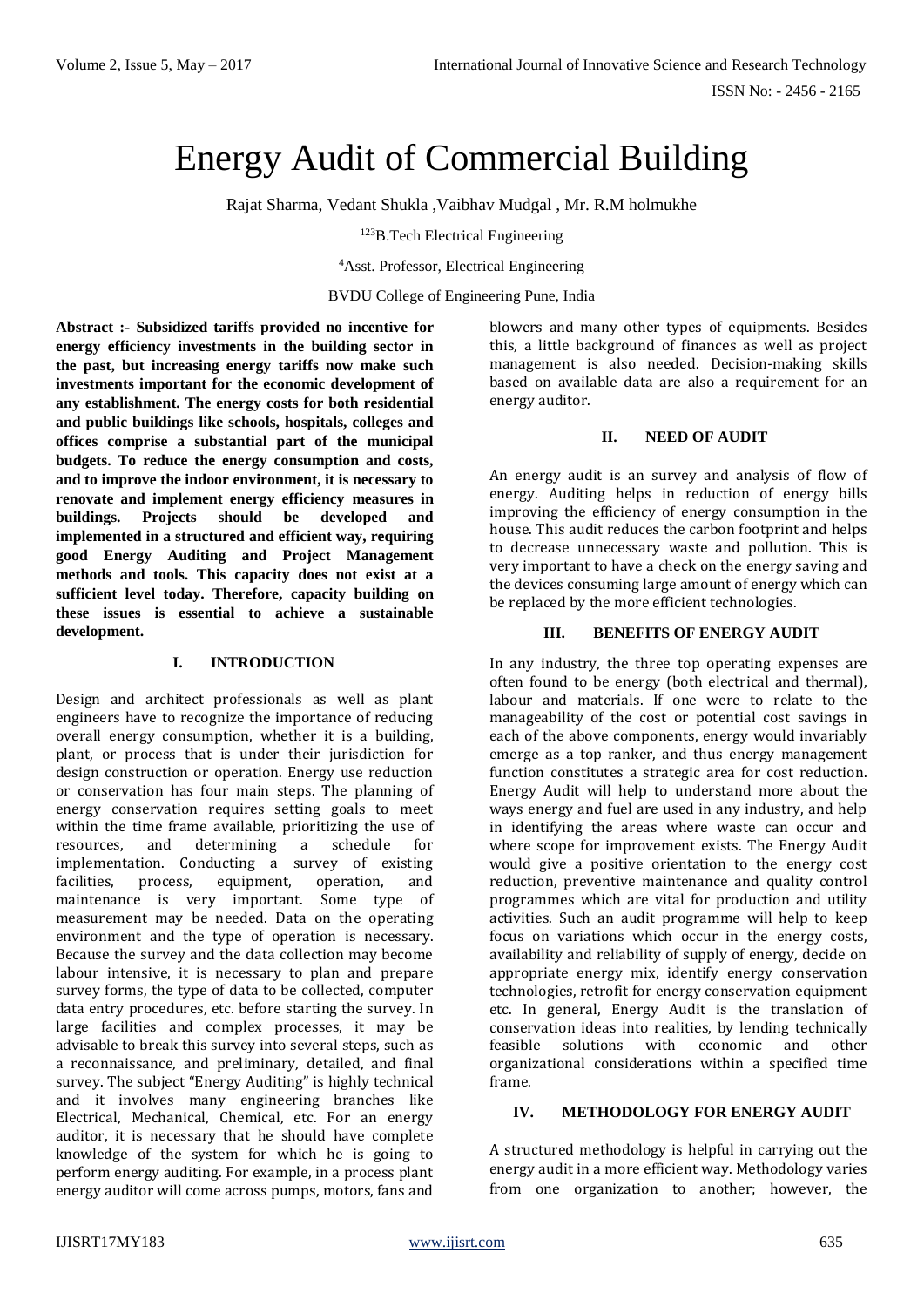objectives of energy auditing should be fulfilled whatever methodology adopted should be known to the external energy auditor before hand, so that the energy auditor remains aware about the activities, He is supposed to do during the auditing phase. This can be discussed during pre bid discussion. Some of the steps for finalizing the methodology for Preparation of single line diagram of electrical system. Average load on transformers and on various other feeders are required to be mentioned. Collection of energy audit is mentioned below; Predefine data related with energy consumption. Study of annual energy bill and energy consumption patterns. Preparation of pie chart, graph etc. of the energy consumption pattern. Identification of energy consumption per unit of product and also cost of energy per unit of product. Identification of cost of energy in total cost of product. These are all baseline data, which are neglected during the detailed analysis of energy consumption. A scheduled for taking measurements of site is to be prepared in consultation with the engineerin-charge, so that plant personnel could be spared and deputed along with the auditing team. It should also be indicated that the suggested energy saving scheme is new one or retrofitting in the existing system is required. Further, it should be prioritized by short, medium and long-term measure. Training program for general awareness may also be kept in the scope of energy auditor however, this requirement is optional. The energy auditor may also study the existing energy monitoring and reporting scheme and if any improvement is required, it may be suggested along with the cost benefit analysis. Many times, harmonics study and thermography of the equipment are also kept as part of energy audit program. Sometimes, involvement of energy auditor in implementation of energy saving scheme is also kept as part of energy saving scheme is also kept as part of energy audit.



## **V. ENERGY AUDIT OF ENGINEERING**

The bill amount is seen maximum in the month of April and May and lowest in the month of October, November and December. Due to various practical exams the energy consumption in the month of April and May is more. Various motors and computers running the energy consumption is more. In these months the city of PUNE experiences the hottest period of the year and hence the usage of Fans, Water cooler, Air conditioners etc, due to this the energy consumption in these months are more than any other month in the whole year.Proper use of fan should be done so as to reduce the unnecessary load and to switch of the Fans where nobody is present Also use proper Energy efficient Air conditioners and Water coolers so as to reduce the energy consumption in the given period of time.



Fig 2 -UNITS UTILISED

In the conventional method of electricity metering, the active energy (KWh) is measured. And the tariff is fixed by most of the utility (duly authorized by the regulatory authority) for active energy consumed. When the reactive power factor of the load falls below unity or below specified value, the apparent energy (KVAh) delivered to the load increases for the same active energy (KWh) delivered. This means the supplier has to maintain an additional installed capacity due to poor power factor of the load maintained by the consumer. It indicates that the total energy consumption by the college is same throughout the year, and there is a same amount the total Active and Reactive power that has been consumed by the college every month.The use of proper Energy efficient Fans and other motors that are used throughout the years such as Water pumps for boring and to pump the water to the tanks and other fire fighting pipes installed all over the college.

 $KVAh = KWh + KWRh.$ 

Fig 1-COST PER MONTH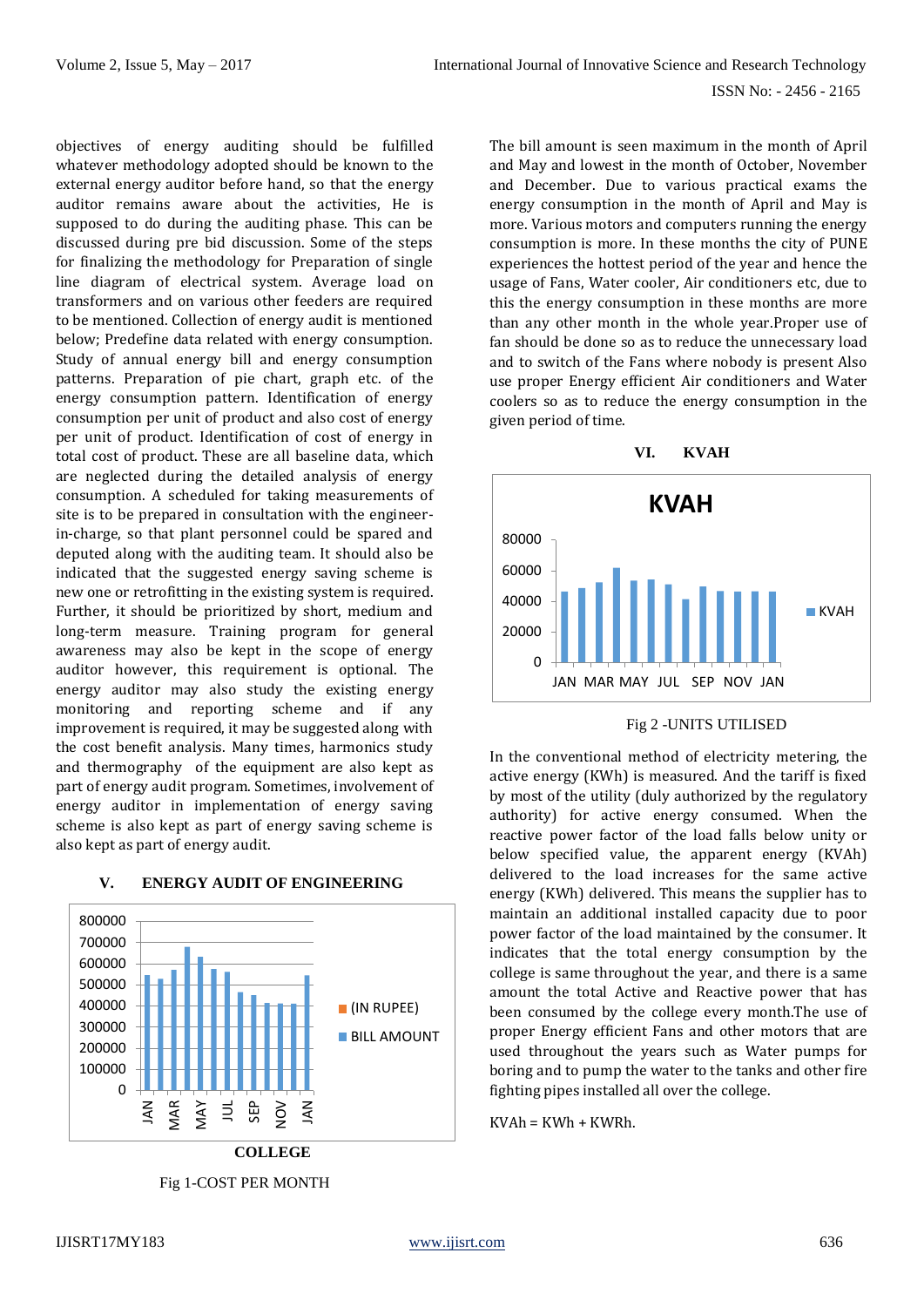## **VII. CONSUMPTION**



Fig 3. Consumption

The metering bill is calculated on the basis of KWh value. As seen from the graph the energy consumption is maximum in the month of April than any other month thus causing the bill amount to be maximum in this month. The consumption of energy is due to the summer season and due to various college activity, so as to reduce the load there is a need of power saving devices and as well as the use of energy efficient machines .



# Fig 4 . RKVAH

The reactive power consumption can be seen from the above graph. The consumption is maximum in the month of November and is Minimum in the month of January. The reactive power consumption is increasing as the term end approaches to its end .It gradually increases from January to June as the terms (even semester) get over the reactive power consumption is thus decreased in the month of July , due to the commencement of new course (odd semester) . Then it increases to the highest value in the month of November .It can be seen that the graph follows an symmetric curve throughout the semester except it rises continuously in the month of August, September, October, November, then falls in December due to the ending of the term ( odd semester).

# **IX. CALCULATION**

WORKSHOP BUILDING CALCULATIONS:

Total Fan Load = 202; Total tubes = 229

Replacement of 60 watts fans with 50 watts good quality Havells/khaitan fans.

Total difference =  $202 \times 10$  (difference) =  $2020$  watts total saving

Use of LED in case of tubes of 43 watts with 16 watts.

Total difference =  $229 \times 27$  (difference) =  $6183$  watts total saving.

Total saving=2020+6183=8203; total cost saved per hour=8203x0.08=656.24perhr

Total cost per week=656.24x40=Rs26249.5.

Total investment=202x1700=343400(fan); 229X121=27709(light)

=Rs371109

Payback period=371109/26249.6=14 weeks approx..

WEST WING CALCULATIONS:

Total Fan Load = 175 ; Total Tubes = 265

Replacement of 60 watts fans with 50 watts good quality Havells/khaitan fans.

Total difference =  $175 \times 10$  (difference) =  $1750$  watts total saving.

Use of LED in case of tubes of 43 watts with 16 watts.

Total difference =  $265 \times 27$  (difference) =  $7155$  watts total saving.

Total saving = 1750 + 7155 = Rs 8905

Total cost saved per hour =  $8905 \times 0.08$  = Rs712.4

Total cost saved per week =  $712.4 \times 40 =$  Rs 28496

Total investment (fan) = 175 x 1700 = Rs 297500

Total investment (tube) =  $265 \times 121 =$  Rs 32065

 $Total \qquad cost = \qquad Rs \qquad 329565$ Payback period = 329565/28496

=11.5 or 12 approx.

CENTRAL WING CALCULATIONS:

Total Fan Load = 258; Total tubes = 292